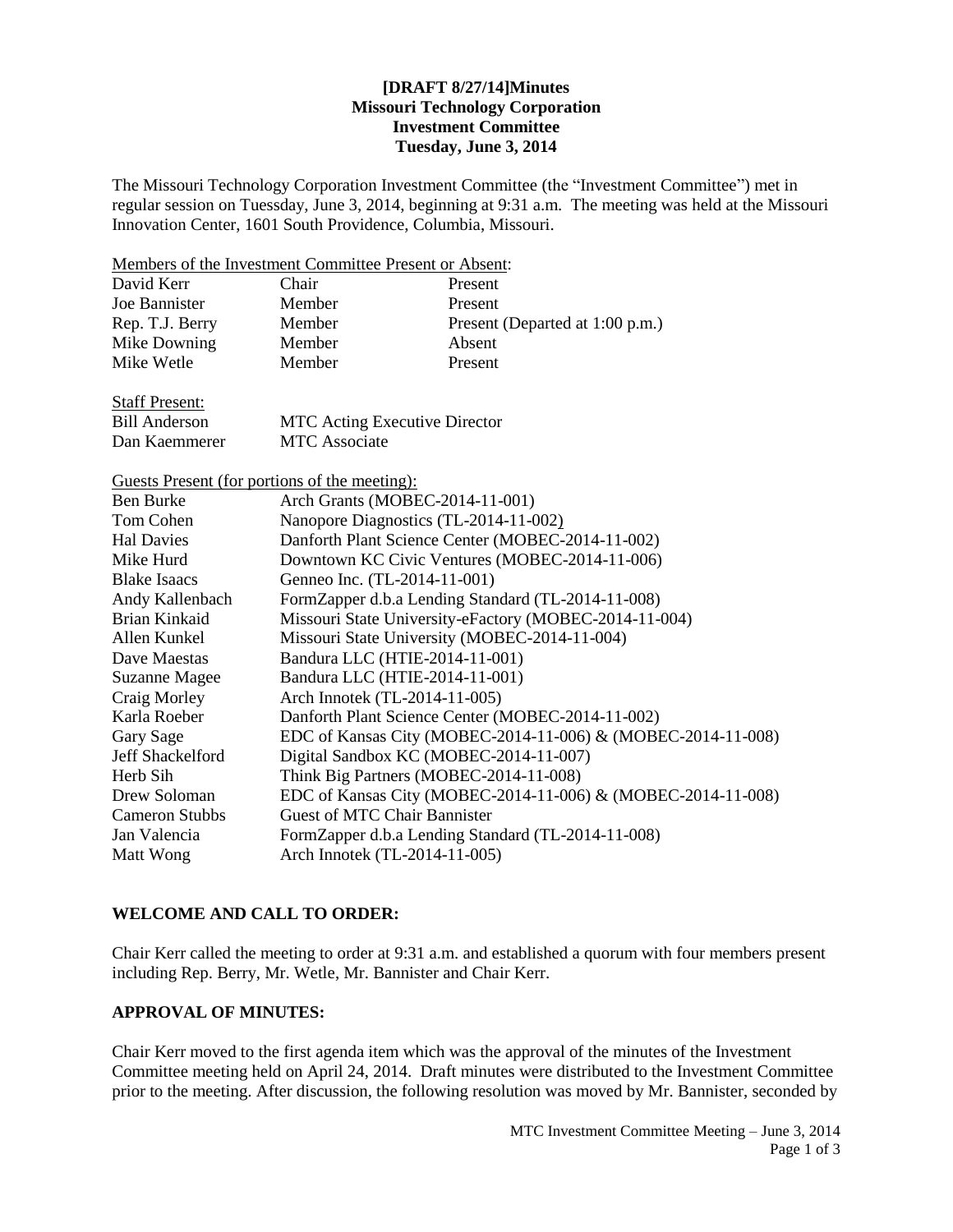Rep. Berry, and unanimously approved by those Investment Committee members present:

**RESOLVED**, the Investment Committee hereby approves the minutes of the April 24, 2014 Investment Committee meeting, as presented.

Mr. Bannister introduced his guest, Cameron Stubbs, to the Investment Committee. Mr. Stubbs is a sophomore at University of Dayton and has an interest in entrepreneurship and early-stage innovative companies. Mr. Bannister requested that Mr. Stubbs observe the Investment Committee's work. Mr. Stubbs was informed that he would be required to observe the confidentiality of the information he heard during the meeting. Mr. Stubbs agreed and executed the appropriate non-disclosure agreement.

#### **REVIEW PROGRAM APPLICATIONS:**

Chair Kerr then entertained a motion to enter Closed Session. The following resolution was moved by Mr. Bannister, seconded by Wetle, and approved by the following roll call vote:

**RESOLVED,** the Investment Committee hereby enters Closed Session at 9:35 a.m. pursuant to Section 610.021, subsections (1), (12), (14), and (15), RSMo, relating to the review and discussion of TechLaunch Program applications, High-Tech Industrial Expansion Program applications and Missouri Building Entrepreneurial Capacity Program applications.

| Rep. Berry    | aye |
|---------------|-----|
| Mr. Wetle     | aye |
| Mr. Bannister | aye |
| Chair Kerr    | aye |

After a discussion confined to the matters stated above by those present, the following resolution was moved by Mr. Bannister, seconded by Wetle, and approved by a roll call vote:

**RESOLVED**, the Investment Committee hereby reconvenes from Closed Session at 3:49 p.m.

| Mr. Wetle     | aye |
|---------------|-----|
| Mr. Bannister | aye |
| Chair Kerr    | aye |

Upon exiting Closed Session, after a discussion confined to the matters stated above, Chair Kerr reported that the Investment Committee took no action during Closed Session.

The Investment Committee continued its discussion in Open Session.

The following resolutions were moved by Mr. Bannister, seconded by Mr. Wetle, and unanimously approved by those Investment Committee members present:

**RESOLVED**, the Investment Committee hereby recommends to the MTC Board the approval of the following TechLaunch Program applications subject to satisfying the ordinary program conditions: TL-2014-11-001 (Genneo Inc.) in the amount of \$100,000; TL-2014-11-002 (Nanopore Diagnostics) in the amount of \$100,000 contingent on providing a competitive analysis of comparative point-of-care diagnostics tests satisfactory to the MTC and TL-2014-11-004 (Orion Bioscience) in the amount of \$100,000.